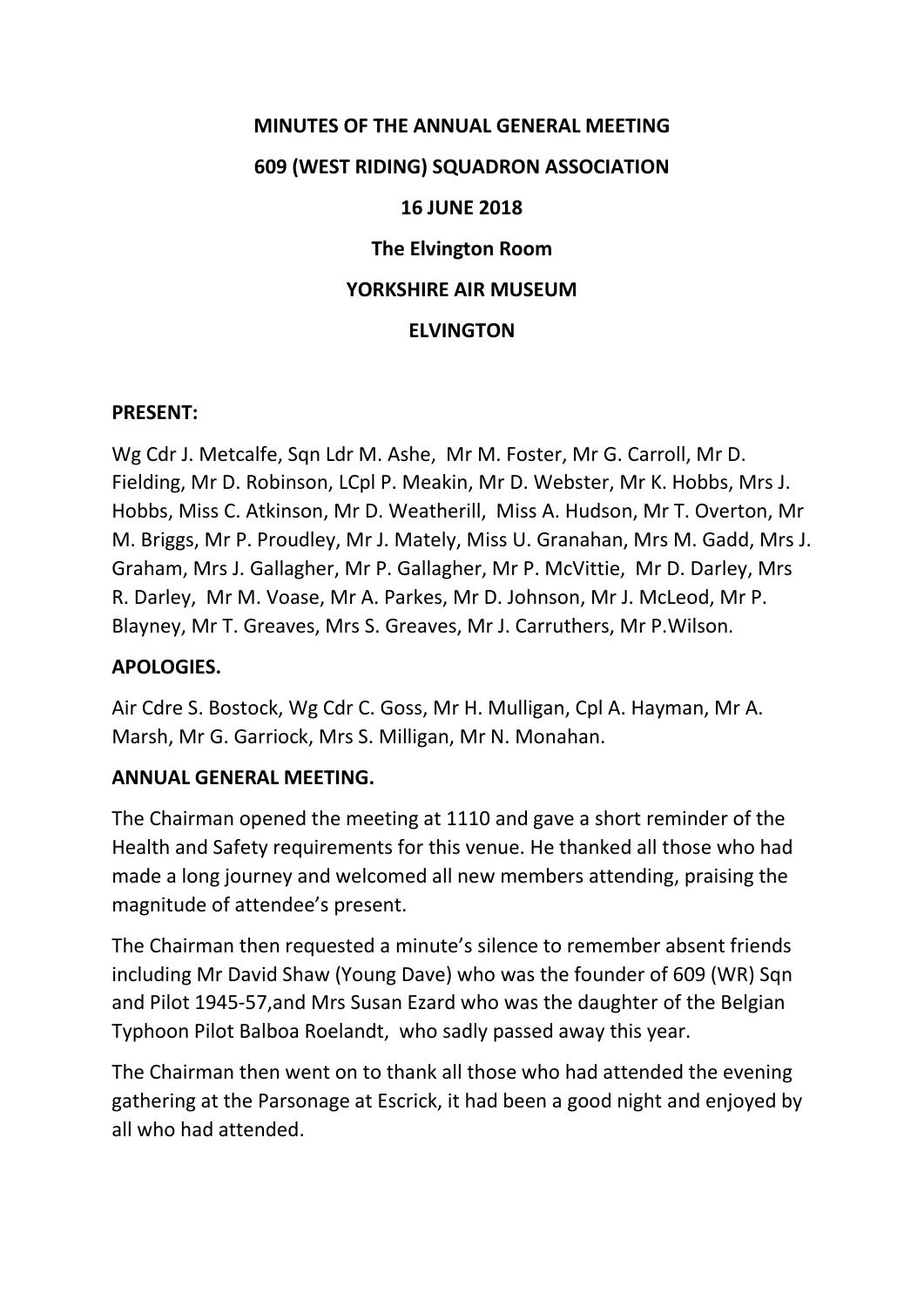The Chairman then moved on to the AGM minutes of the previous meeting held in The Elvington Room at Yorkshire Air Museum 24 June 2017. The Chairman went on to discuss the update of the Memorial Room at Elvington from the previous year's with the costing around £40.000. Talk in progress with Chairman and external agencies to raise the funds. There were no matters arising from these minutes. The Chairman then requested that they be recorded as a true record.

Proposed: Mr D. Fielding.

Seconded: Mr A. Parkes.

# **CHAIRMAN'S REPORT.**

The Chairman began his report by recalling his words from last year and he felt that perhaps he had painted a gloomy picture. On reflection, our Association is moving in the right direction and spoke of the success of the new digital Newsletter and the move towards a social media informed membership. He acknowledged that we had a cost for the new Newsletter and quoted a figure around £400.00 but this included the set-up costs and the fact that the publisher did not charge us for his time. Further Newsletters would not incur less outlay. He thanked the publisher, Neil Shaefer, for his time and generosity.

The Chairman then reminded everyone that Adele our Newsletter Editor, needed any item for publication submitted in a timely manner to ensure inclusion in the next edition. Our digital improvements also include a new look to our Webpage, once again a cost was incurred but a reasonable expense coming in about £90.00. The new site has more features and meets our changing needs with membership and standing order forms online which will make payment and membership quicker.

Other costs this year included a 'Marketing Leaflet' which will be sent to all members to pass onto anyone who would qualify for membership, it will also be available at the Squadron and a version is visible on line.

We have also now got a growing Facebook page with members of the Squadron and previous members now able to talk to each other and to be informed of the Squadron Association plans and activities. It is a closed site and you must be admitted by request the numbers now regularly viewing are in excess of 120 and it has the potential to grow further to meet our needs.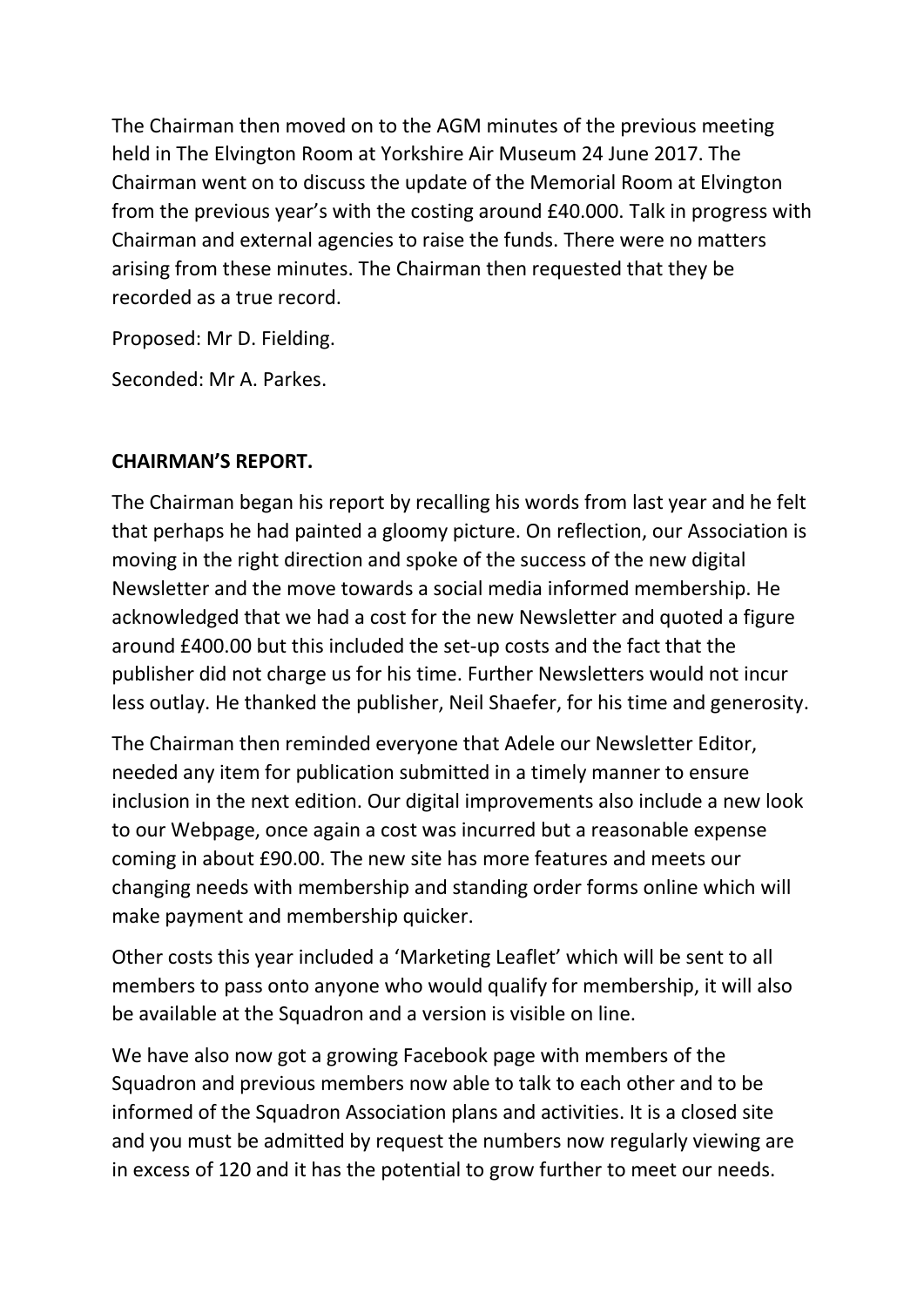# **SECRETARY'S REPORT.**

Began my report by thanking Mr H. Mulligan and Miss A. Hudson for taking care of things while I was deployed to the Falklands for 6 months.

I went on to share my experience and inform member of my new location and contact details.

Once again, the majority of the workload on a yearly basis is dealing with the requests of members and the public. Examples of which I have prepared for you are on the table for your perusal. Briefly our most recent requests revolved around an enquiry on a wartime Spitfire. We were able to verify that yes indeed the aircraft did briefly arrive on the Squadron and we signposted various other avenues of enquiry that our correspondent could try to follow its wartime service. Which he did successfully complete.

Our next example was from the family of a Canadian Pilot known as Moose Evans. We sent the family a collection of pictures, many of which they had never seen and we provided them details of his career, they thanked our Association for our time and effort, an invitation to attend a dinner in Amsterdam with this family sadly had to be declined.

Of course, the Secretary is the first person involved but we must thank Mr Mark Crame for his assistance in all these enquires and of course David and Jeff for their own oracle memories and resources.

Hugh Mulligan

Temp Secretary

609 (West Riding) Squadron Association.

# **TREASURER'S REPORT.**

It was quiet on the financial front for the Association during 2016 with the expenditure being for 'Run and Maintain' purposes e.g. postage and stationery. The Association broke even on the cost of the Friday night gathering at the Allerton Court Hotel but provided a subsidy of £152.69 for the AGM Lunch at RAF Leeming. We were also required to provide a deposit of £223.60 to YAMCo Elvington for the lunch following the AGM today.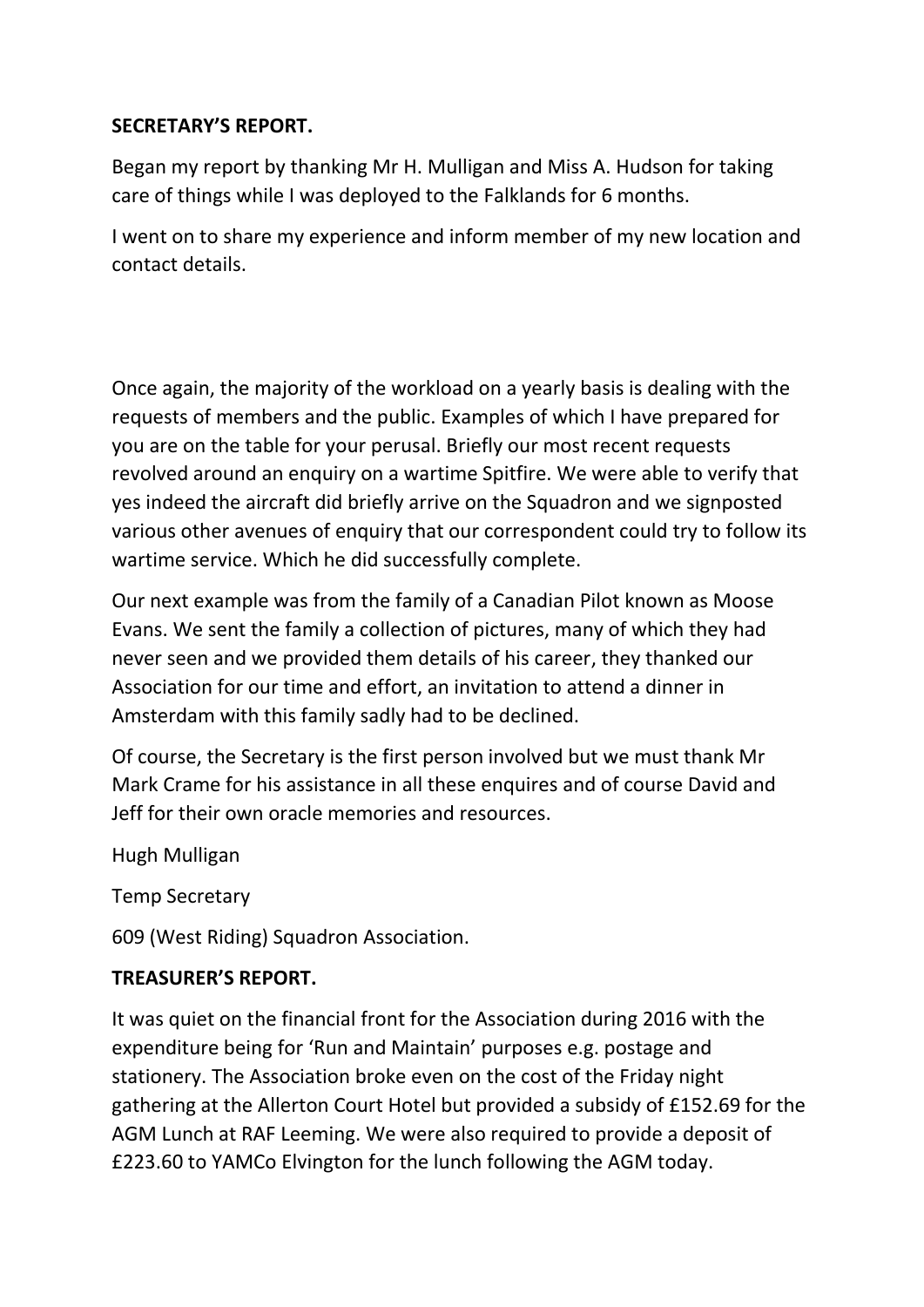Income decreased by £125.00 from that received in 2015. Expenditure increased by £442.72 over 2015.

No donations were made by the Association.

The financial details for the year are as follows and are as at 31 December 2016.

Total Income £1,747.50

Expenditure £1,559.74

Cash at Bank £8,567.17

Rosemary Darley

Honorary Treasurer

609 (WR) Squadron Association.

### **BELGIAN REPORT.**

See Annex A.

Our Chairman commented on the news from Belgium on the proposed recovery of a 609 Squadron Typhoon and he felt sure that this recovery will take place and he hoped that some of our Association could be present.

### **ELECTION OF OFFICERS.**

The Secretary informed the members that it was our custom to invite the OC of 609 (West Riding) Squadron to be elected onto our Committee. Squadron Leader Ashe accepted our invitation and was duly elected onto our Committee unanimously by the members.

There are no nominations for any post and all existing Officers are willing to continue to serve therefore all stand until next AGM.

Proposed:

Mr M. Foster.

Seconded: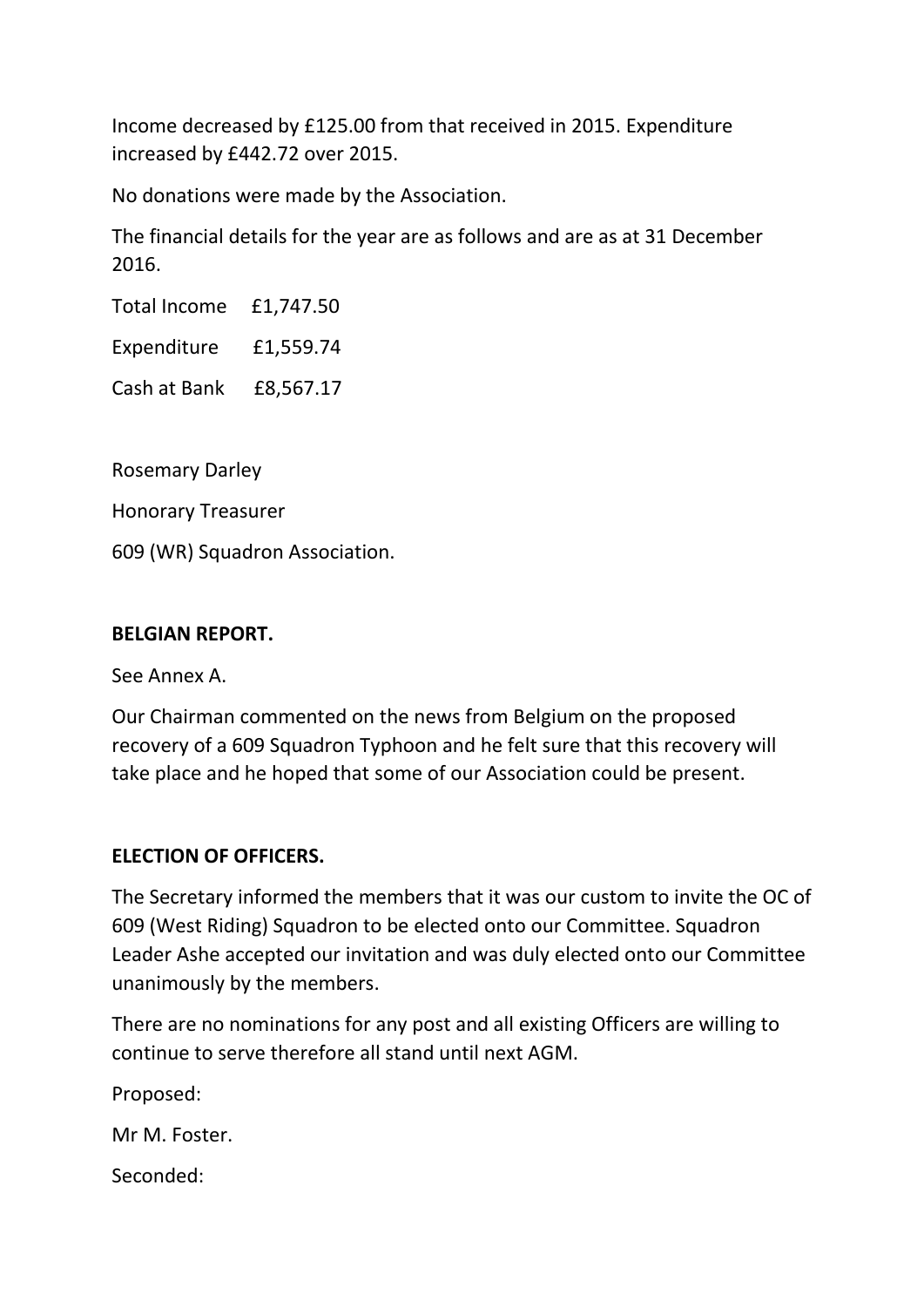Mr A. Marsh.

## **ANY OTHER BUSINESS.**

The meeting continued with a presentation of a framed 609 print signed by members to Wg Cdr Jeff Metcalfe to recognise his tenure of 609 (West Riding) Squadron. Wg Cdr Metcalfe thanked Association members for their kind gift and support during his tenure.

Our Chairman then spoke of the Army Air Corps Museum being refurbished at Middle Wallop, a small section of which is dedicated to 609 Squadron. As our President has already been involved in this project, he then invited Mr David Darley to speak on this subject.

David outlined the history and our connection with this former station, he then spoke of the aspirations of the new museum. To this end the museum is looking for items of interest to expand and engage interest of the public to inform and educate generations to follow. David emphasized that this will be a private venture and any financial contributions will be voluntary.

David at this point suggested that the wartime 609 pennant that originated at Middle Wallop might be considered. It presently hangs securely and safely in the OC's office at 609 (WR) Squadron. Its future safety was then discussed as were other items, presently displayed in the Memorial Room at Elvington, which need either better security or a safer home.

Possible funding is being applied for from the Heritage Lottery fund of which some proportion would support the 609 elements at this new museum. David then spoke about the location of the Esher Trophy and our connection with it and his desire that it should return to a more appropriate location. This discussion and its future implications with the approval of the floor will be decided by the Committee who in turn will report back in due course. Unanimous agreement from the floor.

The Chairman now spoke on the 609 Room at Elvington. He informed the members that he had met two designers in our room. Both these designers are also involved with Middle Wallop and have previous experience in other similar projects . Heritage Lottery Funding may also be available for the proposed improvements in our room. The costs are quite prohibitive and beyond our present means. However, with self-help, lottery funding and